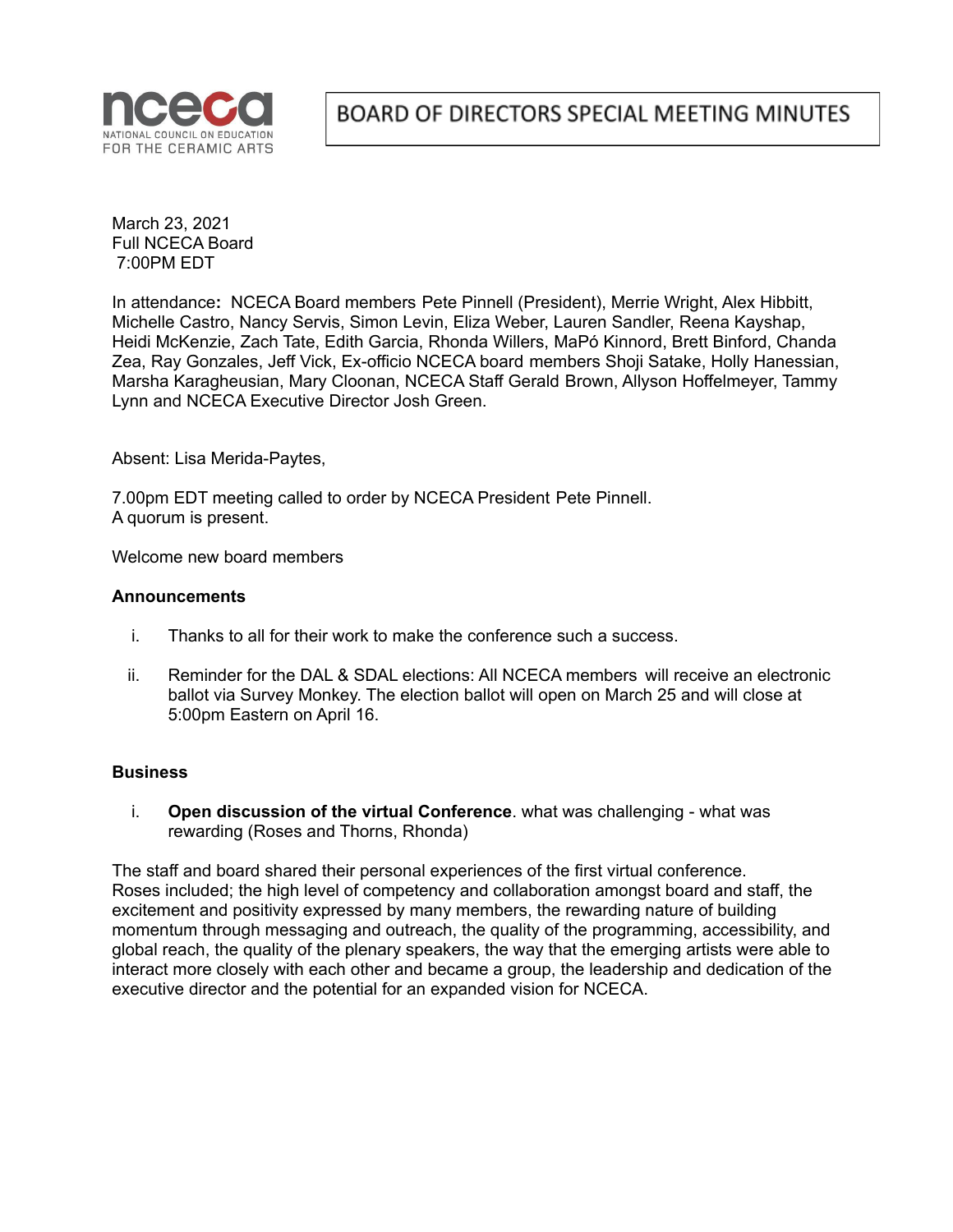Thorns included; multiple problems with basic platform functionality aspects that could have been better foreseen, bandwidth issues that caused tech problems with video playback, the lack of control over the platform itself, low attendance at booths and exhibitions (how do we build better support for exhibitions and vendors?), the issue of a virtual conference where participants are multitasking attendance with their everyday life commitments and more generally the loss of the in-person experience, the learning curve and workload for board and staff, lower attendance of the membership.

A reminder that folks who purchased a registration for live conference days only will be able to upgrade to year-round status and access by paying membership. Advise contacts to reach out to [office@nceca.net](mailto:office@nceca.net) or [support@nceca.net](mailto:support@nceca.net) to make upgrades.

A reminder to put comments about the virtual conference in the feedback documents on Jamboard and spreadsheets.

- **ii. Programming for 2022 conference, Sacramento** (Chanda)
	- a. The Board passed the **motion: To confirm the ad hoc committee to write the programming call for the 2022 Sacramento conference**. Moved by Chanda, seconded by MaPó. (13 votes in favor, 0 opposed, 0 abstentions).

Suggested committee makeup: Heidi, Nancy, Lauren, Edith, Rhonda, Josh, Chanda, MaPó, Kate, Members at large Hideo Mabuchi, Adam Chau.

The board discussed the timeline and procedure for the call for programming for 2022, which has been delayed due to the huge task of putting on the 2021 conference. The programming call for Sacramento needs crafting to advance NCECA's vision and mission. There was some concern about extending the timeline, which would mean that programming could not be discussed at the Spring board meeting. The board discussed the success of the daily themes and how to move forward for 2022 and 2023

b. The Board Tabled the **Motion: to allow the Programs Director to bring program proposal recommendations to the full board for review and approval after the spring board meeting**. (Rhonda moves, Alex seconds)